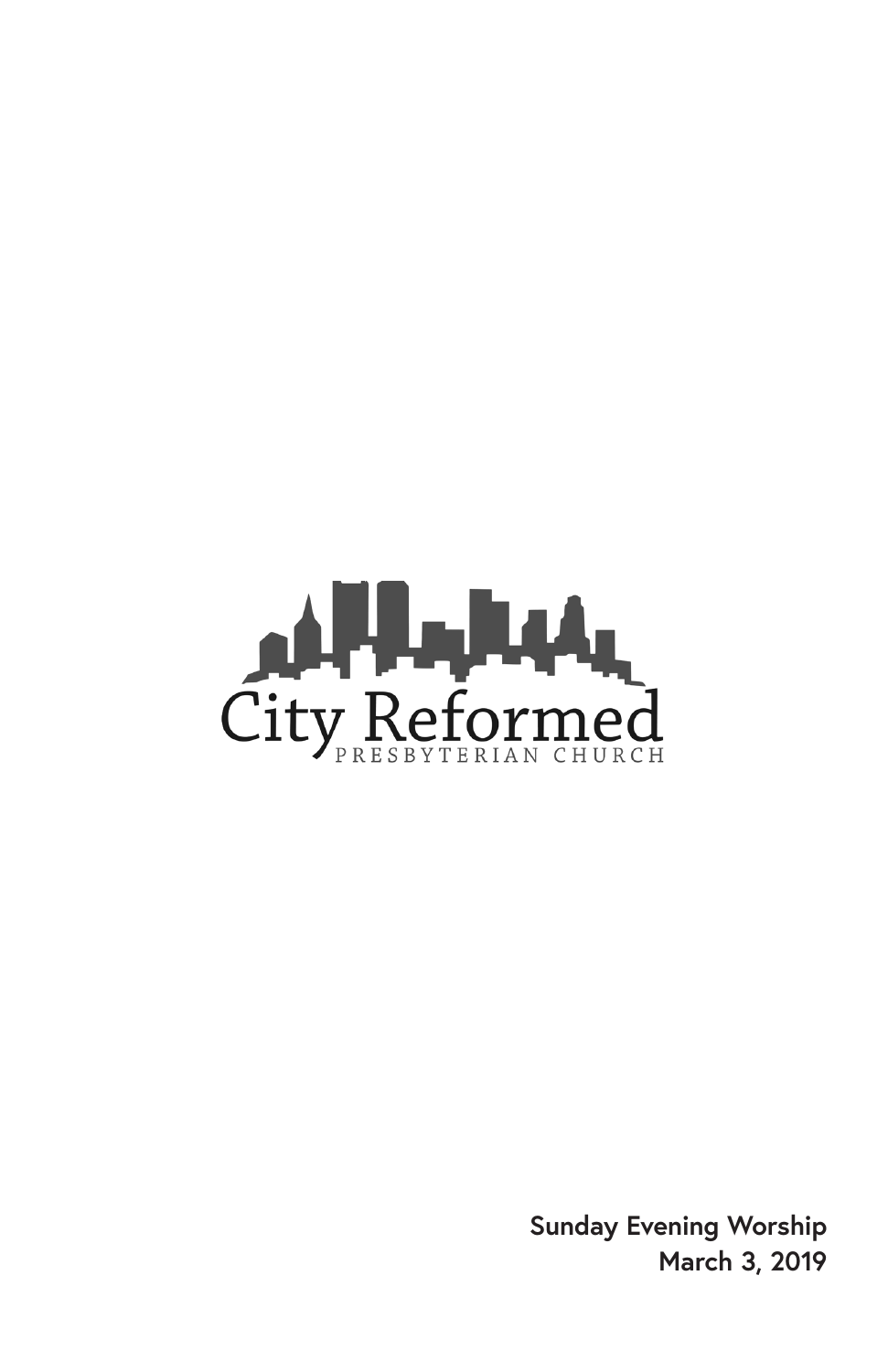### **Welcome to City Reformed Presbyterian Church**

We are glad to have you join us for worship today. Please feel free to stick around after the service and ask questions about who we are and what we do! If you would like more information, please refer to our print newsletter, *City This Month,* or visit our website: **cityreformed.org**.

#### **Reflections**

The cornerstone is the first stone set in the construction of a masonry foundation, important since all other stones will be set in reference to this stone, thus determining the position of the entire structure.

- Anonymous

### **About Us**

#### **Sunday Morning Worship Service**

10:15AM Twentieth Century Club 4201 Bigelow Blvd. Pittsburgh, PA 15213 (Oakland)

#### **Sunday Evening Worship Service**

6:30PM 3929 Coleman St. Pittsburgh, PA 15207 (Greenfield)

#### **Church Office** (Open Tues - Fri)

3929 Coleman St. Pittsburgh, PA 15207 t: 412-720-7014 e: office@cityreformed.org w: cityreformed.org

#### **Donations**

#### Online: **cityreformed.org/give**

Mail: to the Church Office address above "Attn: Allison" (please make checks payable to City Reformed Presbyterian Church)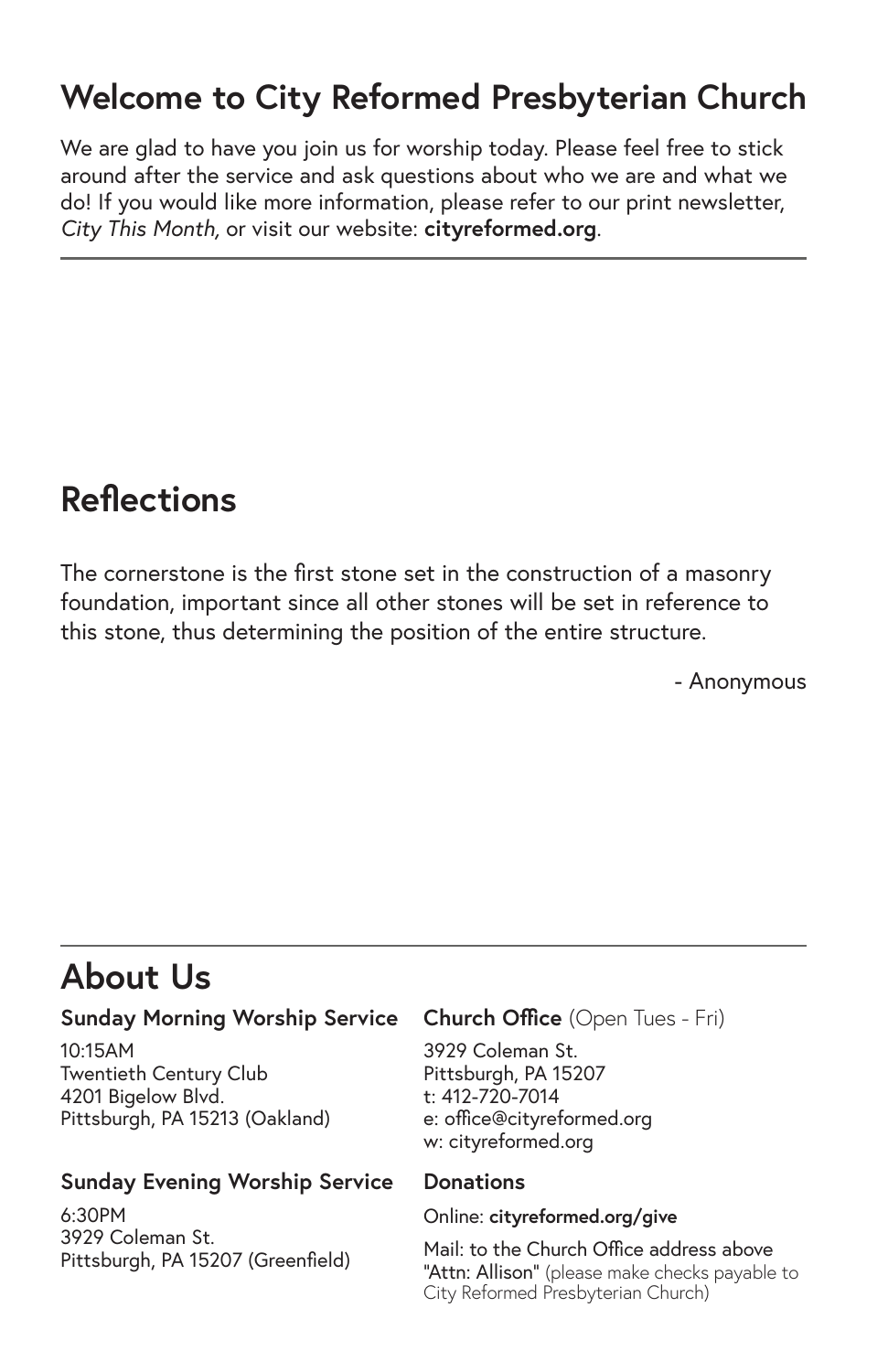# **Worship Service**

**City Reformed Presbyterian Church** Sunday Evening Worship – March 3, 2019 Presider: Reverend Matt Koerber

### **Call to Worship: Psalm 118:19-25**

*Please stand for the call to worship if you are able.*

- Leader Open to me the gates of righteousness, that I may enter through them and give thanks to the LORD. This is the gate of the LORD; the righteous shall enter through it.
- **People I thank you that you have answered me and have become my salvation.**
- Leader The stone that the builders rejected has become the cornerstone.
- **People This is the Lord's doing; it is marvelous in our eyes.**
- Leader This is the day that the Lorp has made; let us rejoice and be glad in it.
- **People Save us, we pray, O Lord! O Lord, we pray, give us success!**

### **Prayer of Invocation**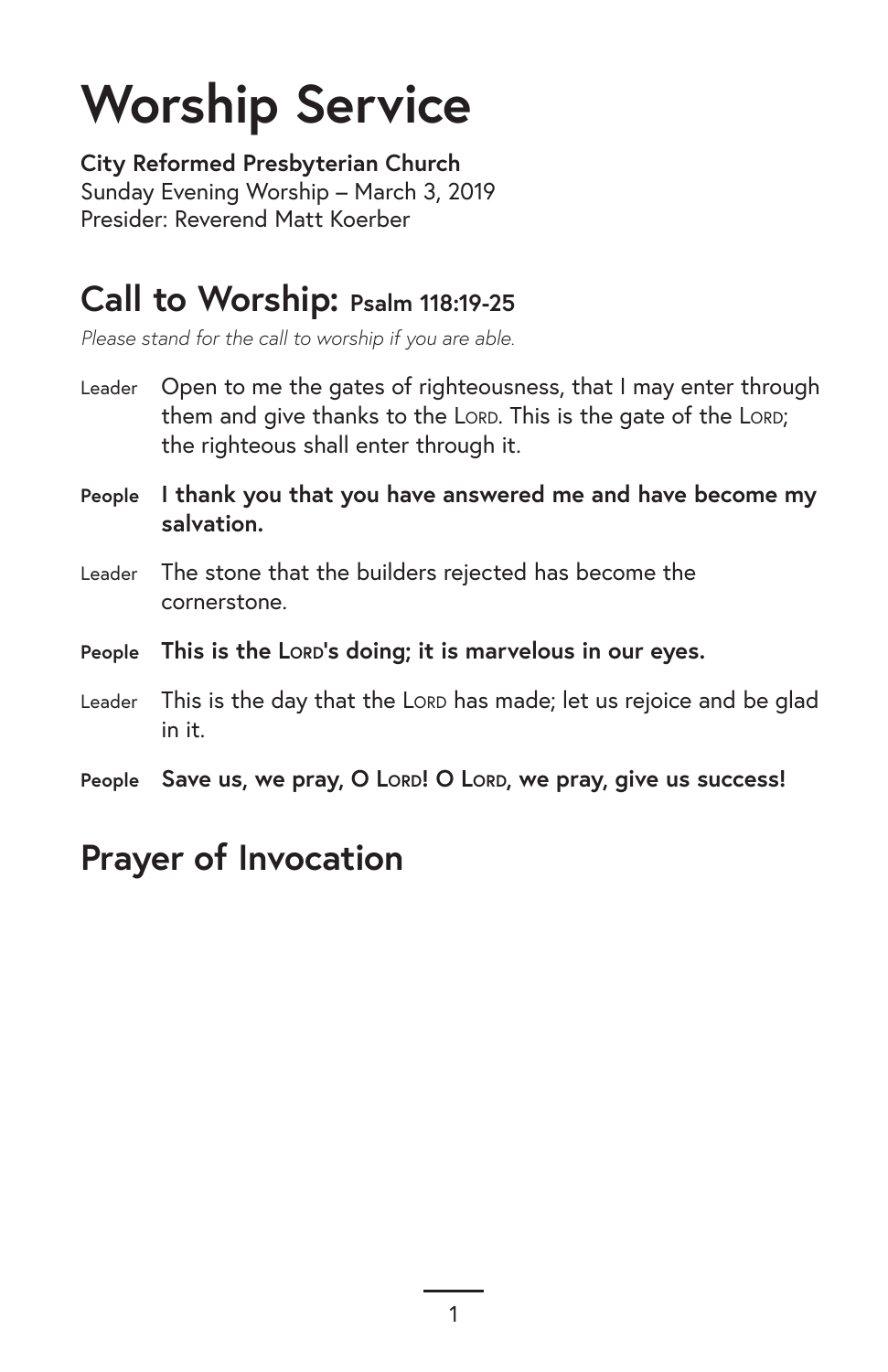#### **Endless Light**

*(Words & Music: Karl Cashwell & Dean Ussher 2011)*

From the highest throne to the earth below You laid down Your life for the likes of us Great is the love of the Saviour

From a wounded heart to a life made whole Every human heart will declare as one Great is the love of the Saviour

*Lord of endless light Let Your glory shine forever All the earth All the earth will sing Your praise*

*Hope of every heart Let Your Name be lifted higher All our hearts All our hearts will sing Your praise*

From the mountain heights to the valleys low All created things given life to show Jesus we live for Your glory

From the rising sun to the still of night Every waking moment for Your delight Jesus we live for Your glory

God be exalted God be exalted in everything We live for Your glory Live for Your glory

## **Scripture Reading: Matthew 5:13-16**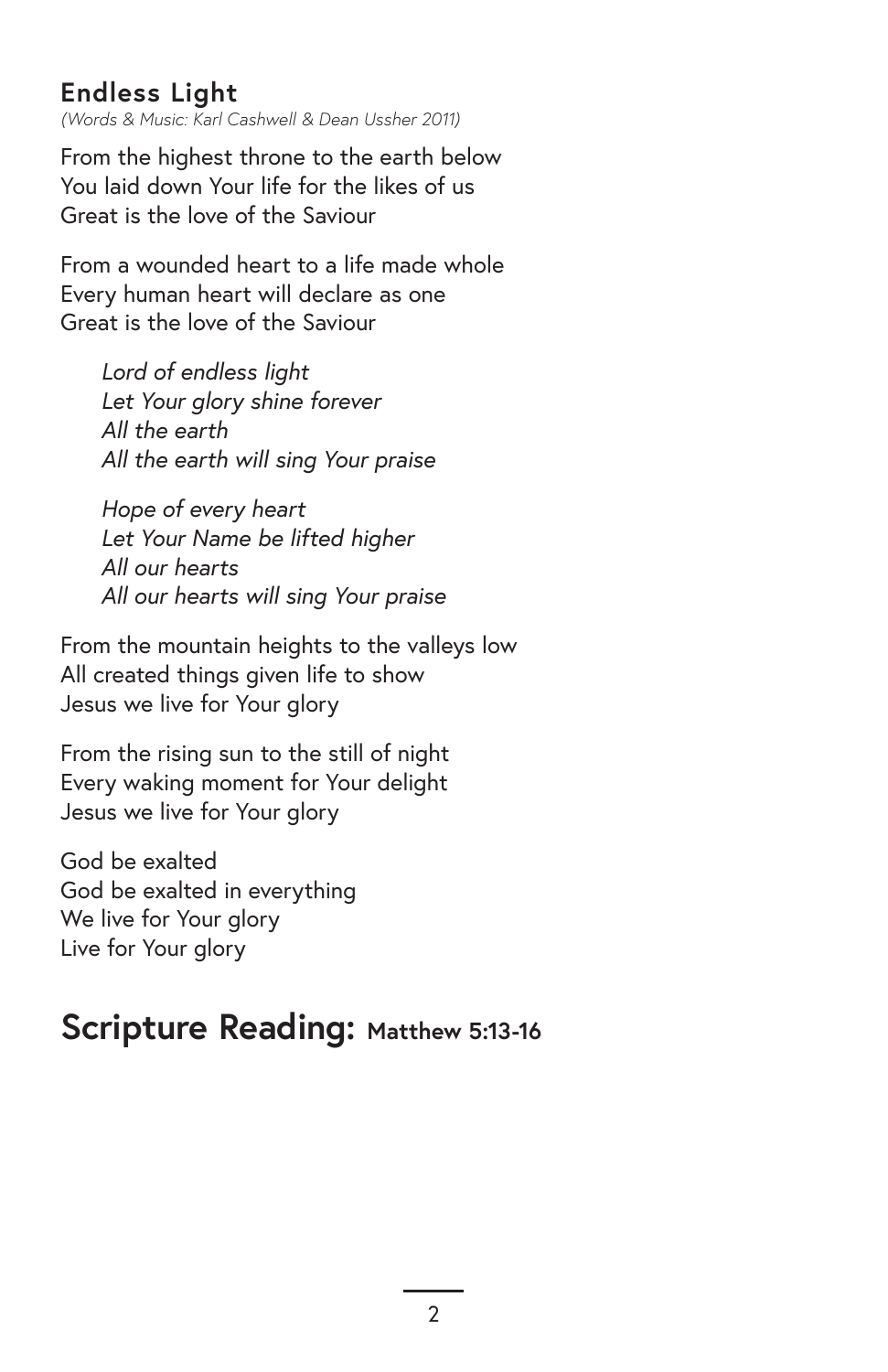#### **For All The Saints**

*(Words: William W. How 1864; Music: Christopher Miner 1997)*

For all the saints, Who from their labors rest, Who Thee by faith Before the world confessed, Thy Name, O Jesus, Be forever blessed. Alleluia, Allelu...

Thou wast their rock, Their fortress and their might; Thou, Lord, their captain In the well fought fight; Thou, in the darkness Drear, their one true Light. Alleluia, Allelu...

The golden evening brightens in the west; Soon, soon to faithful warriors comes their rest; Sweet is the calm of paradise the blessed. Alleluia, Allelu...

But lo! There breaks a yet more glorious day; The saints triumphant rise in bright array; The King of glory passes on his way, Alleluia, Allelu...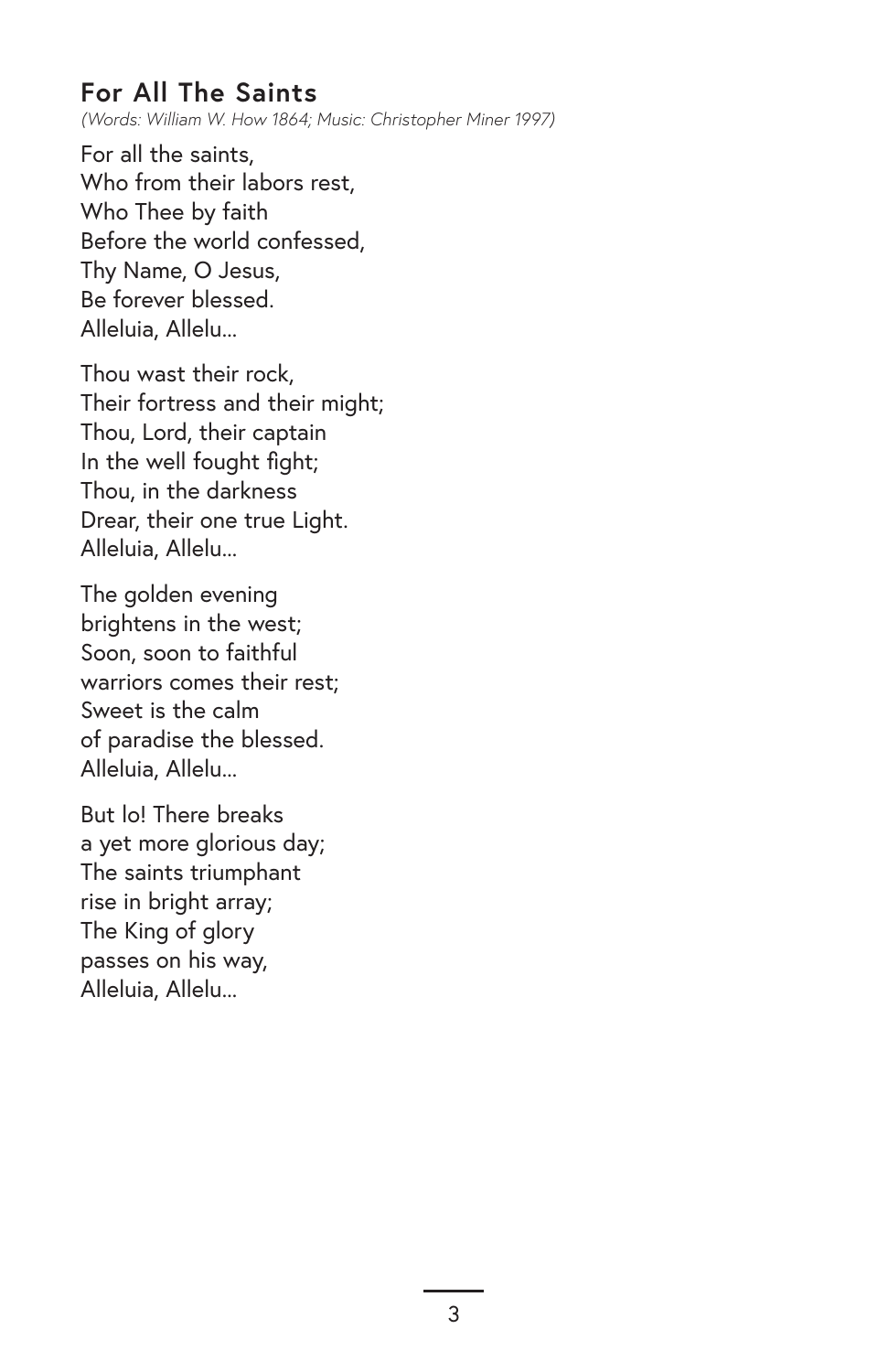### **Call to Confession: Ephesians 2:14-18**

For he himself is our peace, who has made us both one and has broken down in his flesh the dividing wall of hostility by abolishing the law of commandments expressed in ordinances, that he might create in himself one new man in place of the two, so making peace, and might reconcile us both to God in one body through the cross, thereby killing the hostility. And he came and preached peace to you who were far off and peace to those who were near. For through him we both have access in one Spirit to the Father.

## **Prayer of Confession**

**Heavenly Father we confess this truth: You are light and in you no darkness can dwell. Yet Lord we acknowledge that even as children of the light, we still delight in darkness; we still run after the things our sinful hearts' desire. We stumble around blindly after things that do not satisfy, and things that cause us destruction. O Savior we desire to live in the light; to be in fellowship with you! Oh God forgive us for our fickle hearts; forgive our sin, we ask. Help us! Change us! By your Spirit, draw us into the light that we might stand as radiant reflections of you in this dark world. For we ask these things through the Light of the World, your son and our savior, Jesus Christ.** 

## **Silent Confession**

#### **Assurance of Pardon: Ephesians 2:19-22**

So then you are no longer strangers and aliens, but you are fellow citizens with the saints and members of the household of God, built on the foundation of the apostles and prophets, Christ Jesus himself being the cornerstone, in whom the whole structure, being joined together, grows into a holy temple in the Lord. In him you also are being built together into a dwelling place for God by the Spirit.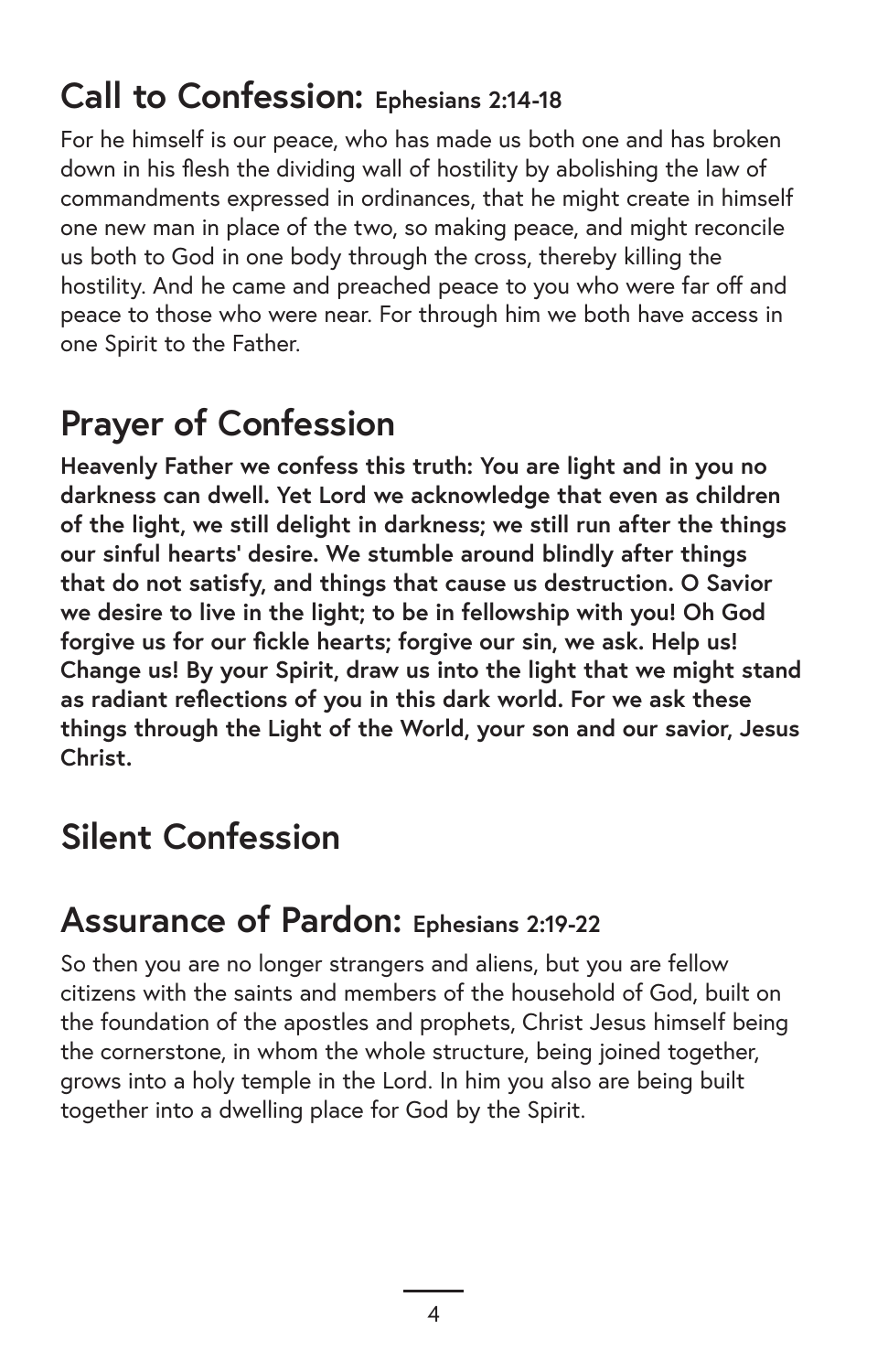## **Song of Renewal**

#### **Before The Throne Of God Above**

*(Words: Charitie Lees Bancroft; Music: Vikki Cook 1997)*

Before the throne of God above, I have a strong, a perfect plea, A great High Priest whose name is Love, Who ever lives and pleads for me. My name is graven on His hands, My name is written on His heart: I know that while in Heav'n He stands No tongue can bid me thence depart, No tongue can bid me thence depart.

When Satan tempts me to despair, And tells me of the guilt within, Upward I look and see Him there Who made an end to all my sin. Because the sinless Savior died, My sinful soul is counted free; For God the Just is satisfied To look on Him and pardon me, To look on Him and pardon me.

Behold Him there! The risen Lamb, My perfect, spotless righteousness; The great unchangeable I AM, The King of glory and of grace! One with Himself, I cannot die, My soul is purchased with His blood; My life is hid with Christ on high, With Christ, my Savior and my God, With Christ, my Savior and my God.

### **Corporate & Pastoral Prayer**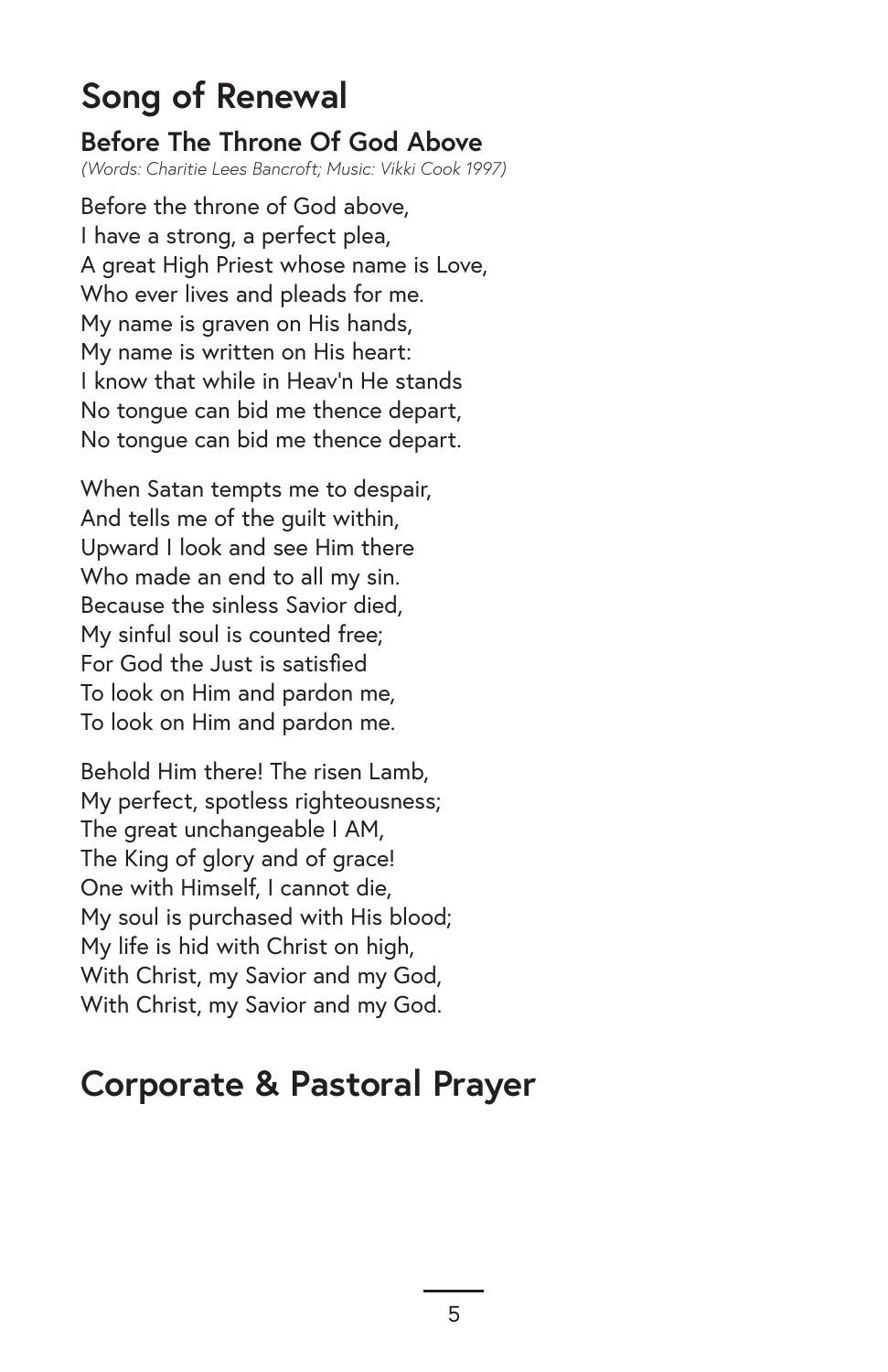#### **Sermon: 1 Peter 2:4-12**

**"Built on Christ"** - Reverend Nameun Cho

s you come to him, a living stone rejected by men but in the sight of God chosen and precious, <sup>5</sup>you yourselves like living stones are being built up as a spiritual house, to be a holy priesthood, to offer spiritual sacrifices acceptable to God through Jesus Christ. <sup>6</sup>For it stands in Scripture:

"Behold, I am laying in Zion a stone, a cornerstone chosen and precious, and whoever believes in him will not be put to shame."

7 So the honor is for you who believe, but for those who do not believe,

"The stone that the builders rejected has become the cornerstone,"

8 and

"A stone of stumbling, and a rock of offense."

They stumble because they disobey the word, as they were destined to do.

9 But you are a chosen race, a royal priesthood, a holy nation, a people for his own possession, that you may proclaim the excellencies of him who called you out of darkness into his marvelous light. <sup>10</sup>Once you were not a people, but now you are God's people; once you had not received mercy, but now you have received mercy.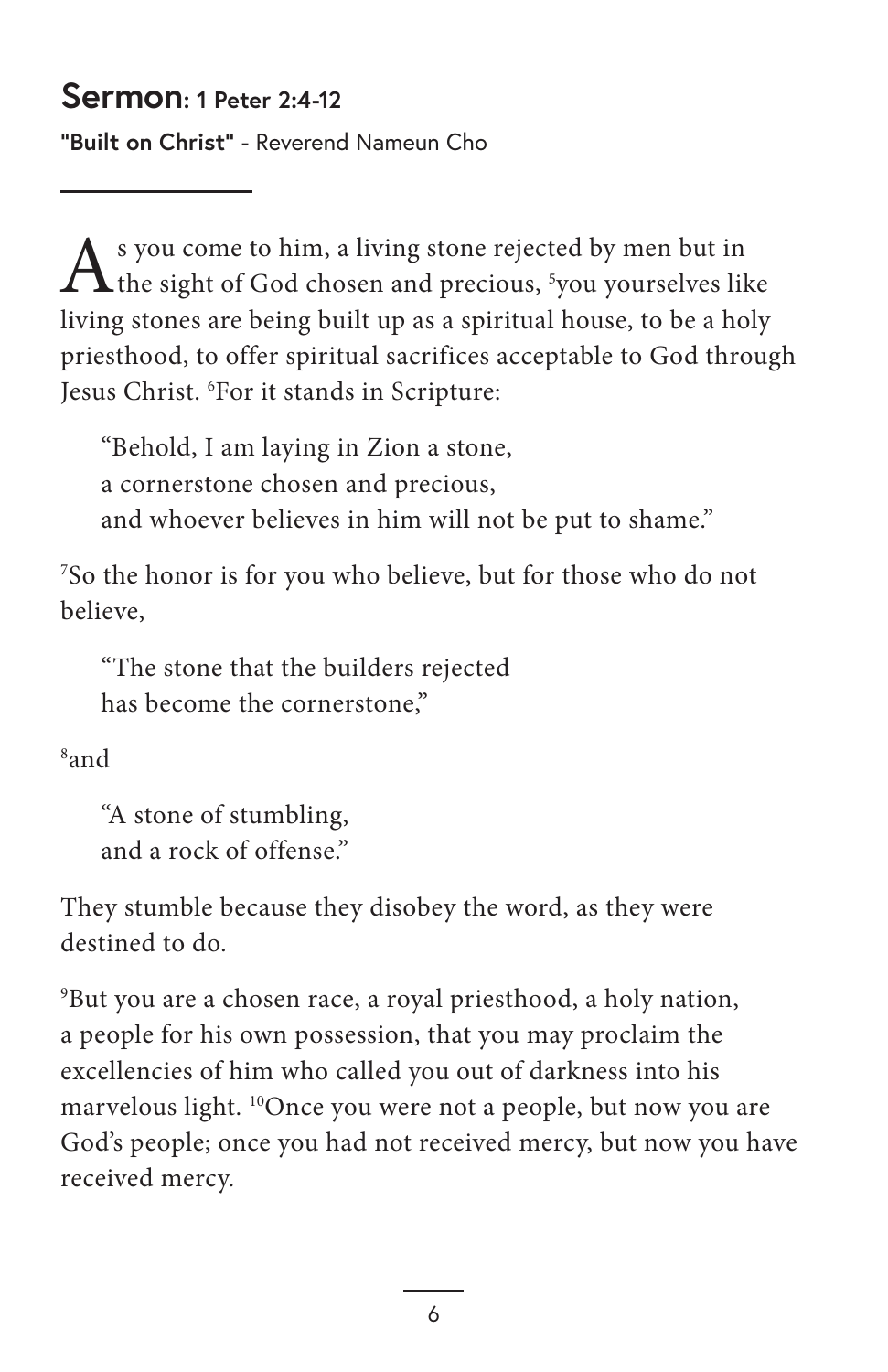11 Beloved, I urge you as sojourners and exiles to abstain from the passions of the flesh, which wage war against your soul. 12Keep your conduct among the Gentiles honorable, so that when they speak against you as evildoers, they may see your good deeds and glorify God on the day of visitation.

Leader This is the Word of the Lord.

**People Thanks be to God.**

## **Songs of Thanksgiving**

#### **Jesus With Thy Church Abide**

*(Words: Thomas Pollock 1871; Music: Christopher Miner 1997)*

Jesus, with Thy Church abide, Be her Savior, Lord, and Guide, While on earth her faith is tried: We beseech Thee, hear us. (2x)

Bid our strife and envy cease, Grant the lovely gift of peace: All her dreadful sin release. We beseech Thee, hear us. (2x)

Keep her life and doctrine pure, Help her, patient, to endure, Trusting in Thy promise sure: We beseech Thee, hear us. (2x)

May she one in doctrine be, One in truth and charity, Winning all to faith in Thee: We beseech Thee, hear us. (2x)

May she guide the poor and blind, Seek the lost until she find, And the broken hearted bind: We beseech Thee, hear us. (2x)